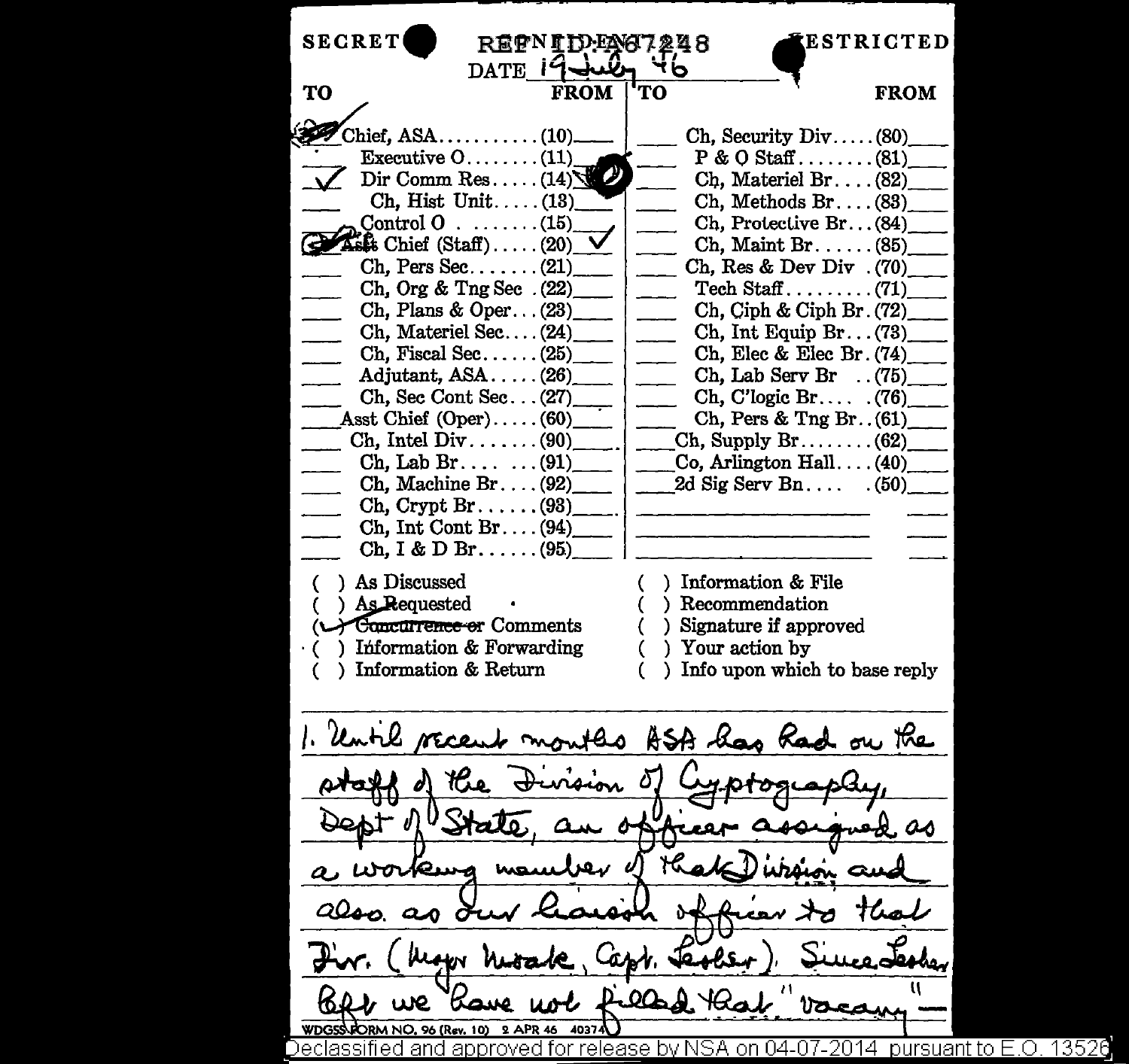if it suistremy Descripts 2. I tembe it ingent de to Army's advantage to continue such a relationship as has existed in the past - if we can spare the man. Grammie) only Navy 10 in the picture aud soute day we might find ourselves at a sensins desd. 3. Rec teorgest de quoi to teis. May de le seines begin de askung Fapt. Parke if de needs<br>augborden from here - or broued like full or part time dans un to fill There is correspondence in the files on this if you wish to to refill and got out of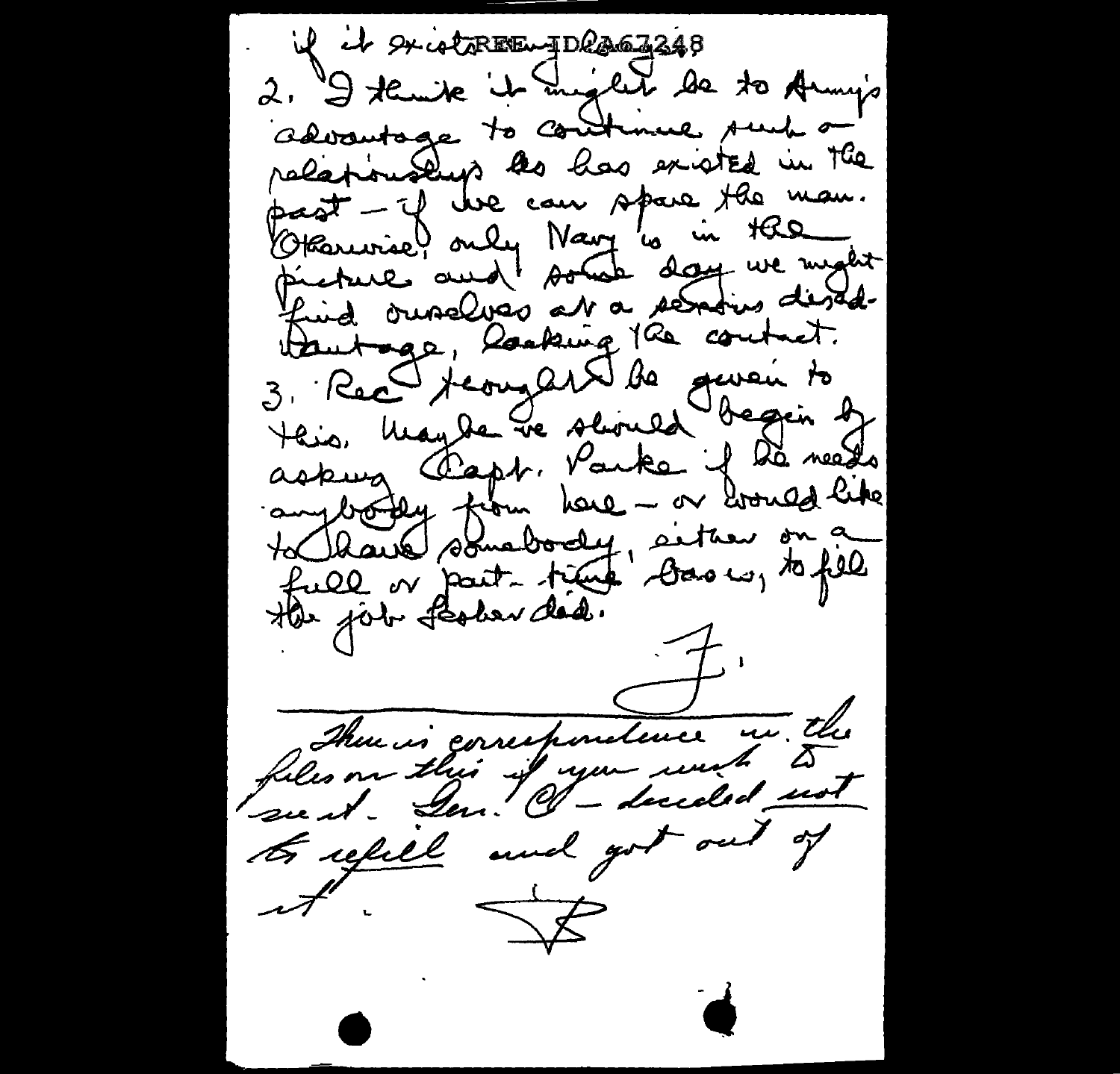Leve REF ID: 267248 "Ilius apprens to me to be a closed issue so fair as Shaff is concerned + they "traine made some good points. They have overaple-Sized the point about com po curity of undertamphosized Year about possible value in the c. intall Reld. But on the whole I don't knick well want to agree with terem milion Mondaue  $\begin{picture}(120,10) \put(0,0){\line(1,0){10}} \put(15,0){\line(1,0){10}} \put(15,0){\line(1,0){10}} \put(15,0){\line(1,0){10}} \put(15,0){\line(1,0){10}} \put(15,0){\line(1,0){10}} \put(15,0){\line(1,0){10}} \put(15,0){\line(1,0){10}} \put(15,0){\line(1,0){10}} \put(15,0){\line(1,0){10}} \put(15,0){\line(1,0){10}} \put(15,0){\line($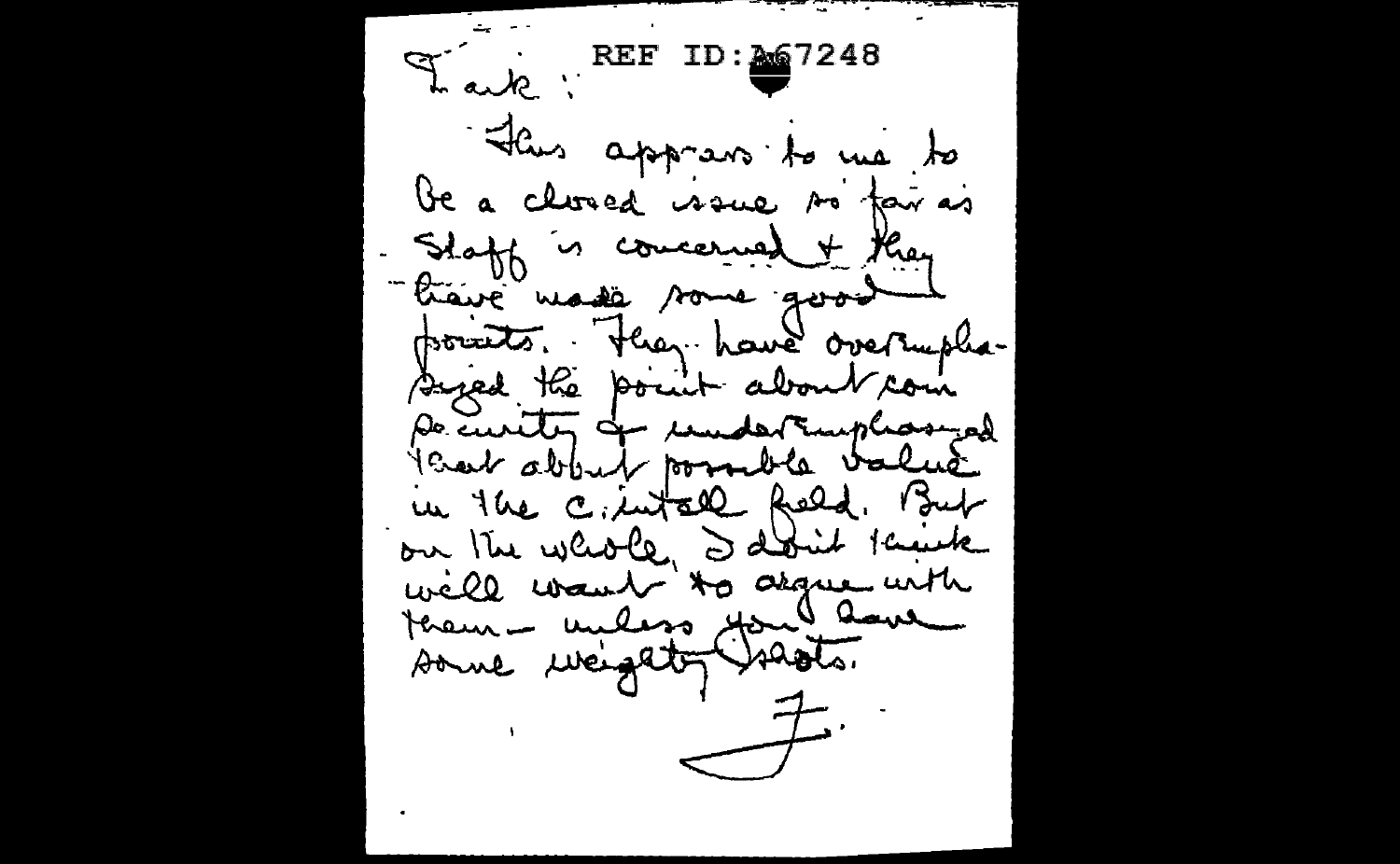|  | 55-20-14-079- |  |  |  |  |
|--|---------------|--|--|--|--|
|  |               |  |  |  |  |

√j∼

 $\mathbf{C}_{\lambda}$ 

 $\frac{1}{\mu}$ 



## MUST REMAIN WITH ATTACHED PAPERS

NUMBER EACH MEMO OR REPLY IN LEFT BORDER, PLACE NAME, RANK AND TELEPHONE NUMBER BOTTOM OF EACH ACTION. DRAW LINE UNDER EACH ACTION

## **ENTER FILE CLASSIFICATION ADJUTANT ...**

|  | FROM | <b>DATE</b>                                    | $\sqrt{\text{SUBJECT}}$ Proposal for liore Complete Liaison Between the Army,<br>Navy, and State Department |  |
|--|------|------------------------------------------------|-------------------------------------------------------------------------------------------------------------|--|
|  |      | 1. $\lfloor$ 55-14 $\rfloor$ 53-23 [21 Hay 46] |                                                                                                             |  |

ᆚ Reference attached menorandum, same subject, better inter-Departmental liaison is alva s desirable. However, the following comments are made regarding the proposed nethods of tchievenent.

The Arty and the Havy admittedly have an interest in the security of 2. State Pepartment communic tions, and the Cryptographic Security Board should take. measures to insure such security. In this connection, liaison between the three departments should be continuous. It is felt, however, that each department should rovide for proper security of its own communications. Present concept dictates that it is not the duty of any one department to furnish all the personnel to provide such security. The placing of lillitar, or laval Attaches as cryptographic securit officers at the various embassies would make the Army and Havy responsible for functions properly the responsibility of the State Department. This is not considered within the Army Security Agency's scope of responsibility and is not particularly desirable. If, at present, the State Department has poor security and no facilities for adequately training cryptographic security personnel, it may be advisable that they be permitted to enroll personnel in the appropriate Army or Navy schools for such training. This would insure that the State Department hall sufficient persounel of its own without raking excessive demands on the regists 1-0.8 first limited personnd! of either or both of the other departments concerned.

 $3.$  Tith regard to the proposed clearance of Lilitary Attaches for the purnose of obtaining "cribs" to assist in cryptanalysis, the following is to be considered:

a. The present method of requesting the lillitary Attaches to pick up such items as tolephone books, directories, ragazines, newspapers, etc., provides collateral information from readily accessible sources.

b. To obtain further information, it would be necessar, to "clear" idlitar and Naval Attaches and rake available to them material of the highest classification; and to train some fifty additional officers, as well as their replace ents, ruther extensively in cryptographic and cryptanalytic opertions. before assigning the to their duties. Such clearance and assignment involve:

LIFT HERE USE OTHER SIDE

. (1) Giving highly classified information to personnel located in foreign countries for a special assignment  $\pi$ : ich would require a very small portion of their time. In addition, it is believed that the anount of material so obtained may very well be negligibld in comparison with that is available from other sources.

WDGSS Form No. 1078 26 Nov 45 38900

PAGE NO. \_